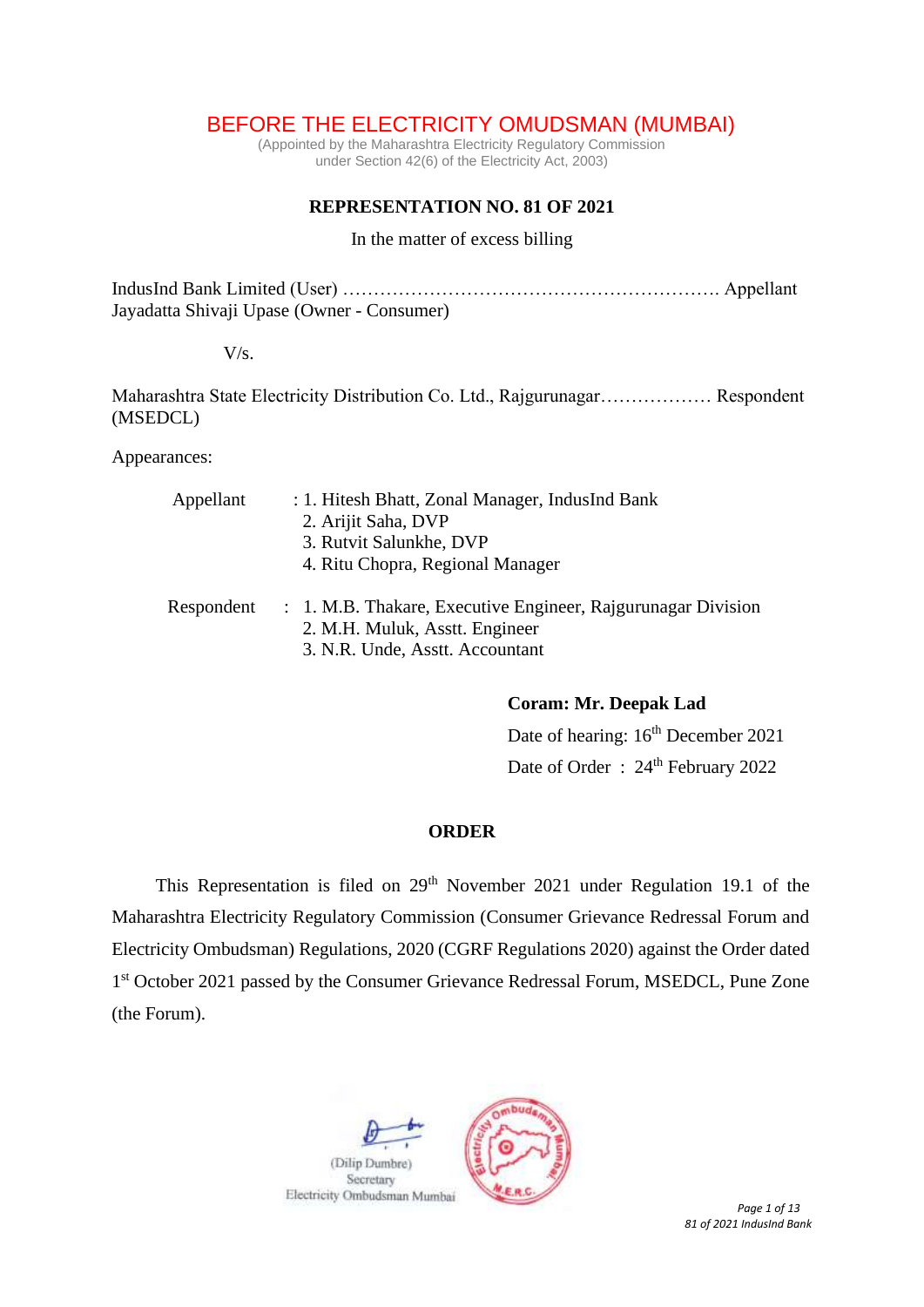2. The Forum, by its order dated 01.10.2021 has finally dismissed the grievance application in Case No.07 of 2021.

3. Aggrieved by the order of the Forum, the Appellant has filed the instant representation which is stated in brief as below: -

- (i) The Appellant is a Commercial Consumer (No.176024963374) from 04.09.2015 having Sanctioned Load (SL) of 30 KW and Contract Demand (CD) of 30 KVA at Shop No. G1, G15 & G16, Gat No. 1209, Chakan Sai Corporate, Tal. Khed, Dist. Pune. The Appellant is a scheduled commercial bank.
- (ii) The Appellant was regular in payment of electricity bills, and therefore, it was in utter shock to receive an electricity bill for 99686 units of Rs.16,65,910/- for the month of May 2020. The Appellant complained vide letter dated 29.07.2020 to revise the excess bill. It also further questioned the Respondent about its wilful act to change and replace the electric meter on 17.10.2019 without the knowledge and consent of the Appellant. The Appellant, by its letter dated 12.08.2020 requested to test the meter on priority. The average monthly consumption since the date of inception till the replacement of meter is approx.1750 units, however, after the installation of new meter, the average monthly consumption comes approx.to 9700 units. The Appellant received an electricity bill of Rs.22,54,420/- for the month of January 2021 including arrears for the month of May 2020 to December 2020.
- (iii) The Appellant, vide its letter dated 28.09.2020, informed the Respondent the readings of the electric meter for the period from 02.09.2020 to 05.09.2020, which shows excessive units and requested to remove the new electric meter installed by it and place the old electric meter which was functioning properly. The Appellant, vide its letter dated 30.09.2020 once again requested the Respondent to look into the issue of excess / huge monthly billing amount received by the Appellant. The Appellant further questioned as to why the monthly bills of June 2020, July 2020 and August 2020 reflects consumption after closing hours i.e. after 07:30 p.m. as well as on each Thursday despite there being power cut and further informed that the Branch is closed on  $2<sup>nd</sup>$  and  $4<sup>th</sup>$  Saturday of each month and each Sunday of the

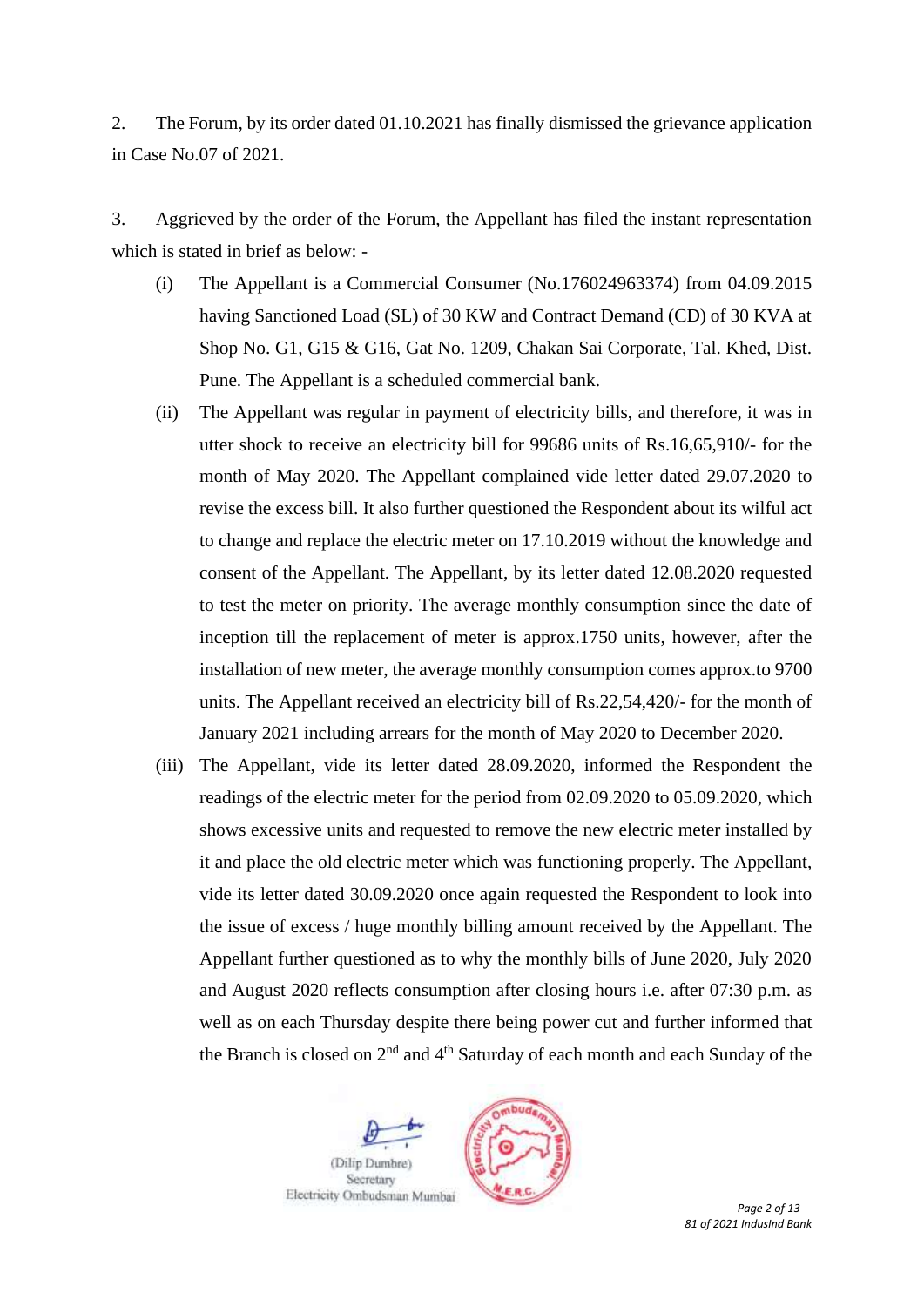month although the monthly bills shows consumption on those days. The reading taken is tabulated as below:

| Date       | <b>Time</b> | <b>Readings</b> | <b>Usage</b><br>of Units | Date       | <b>Time</b> | <b>Readings</b> | <b>Usage</b><br>of Units |
|------------|-------------|-----------------|--------------------------|------------|-------------|-----------------|--------------------------|
| 02/09/2020 | 10:08:00 AM | 139327          | $\theta$                 | 16/09/2020 | 10:04:00 AM | 139709          | 51                       |
| 02/09/2020 | 5:23:00 PM  | 139353          | 26                       | 17/09/2020 | 10:33:00 AM | 139748          | 39                       |
| 03/09/2020 | 11:25:00 AM | 139377          | 24                       | 21/09/2020 | 10:28:00 AM | 139768          | 20                       |
| 04/09/2020 | 11:47:00 AM | 139423          | 46                       | 22/09/2020 | 9:53:00 AM  | 139834          | 66                       |
| 05/09/2020 | 4:30:00 AM  | 139423          | $\Omega$                 | 23/09/2020 | 12:31:00 PM | 139888          | 54                       |
| 07/09/2020 | 11:05:00 AM | 139428          | 5                        | 24/09/2020 | 10:50:00 AM | 139930          | 42                       |
| 08/09/2020 | 9:35:00 AM  | 139429          |                          | 25/09/2020 | 9:52:00 AM  | 139970          | 40                       |
| 09/09/2020 | 9:50:00 AM  | 139480          | 51                       | 28/09/2020 | 10:12:00 AM | 140010          | 40                       |
| 10/09/2020 | 9:50:00 AM  | 139503          | 23                       | 28/09/2020 | 6:15:00 PM  | 140032          | 22                       |
| 11/09/2020 | 9:41:00 AM  | 139537          | 34                       | 29/09/2020 | 9:33:00 AM  | 140077          | 45                       |
| 11/09/2020 | 6:06:00 PM  | 139573          | 36                       | 29/09/2020 | 6:00:00 PM  | 140096          | 19                       |
| 14/09/2020 | 9:58:00 AM  | 139604          | 31                       | 30/09/2020 | 9:28:00 AM  | 140119          | 23                       |
| 15/09/2020 | 10:15:00 AM | 139658          | 54                       | 30/09/2020 | 6:08:00 PM  | 140153          | 34                       |

(iv) The Appellant specifically questioned the reasons for the aforesaid consumption. The Appellant also mentioned the gadgets installed in the Branch since its inception in the year 2015 which is tabulated below:

| Sr. No. | <b>Item Name</b>                                       |  |
|---------|--------------------------------------------------------|--|
|         | Krykard Servo Stabiliser 35 KVA<br>Model With Charging |  |
| 2       | Daikin 1.8tr 5star AC                                  |  |
| 3       | Daikin 1.0tr 5star AC                                  |  |
| 4       | Wincore Pc280 Atm with Vg                              |  |
| 5       | Numeric Ups-7.5 KVA                                    |  |

(v) The Appellant, in continuation of the aforementioned letter dated 30.09.2020 addressed another letter dated 31.10.2020 to the Respondent and also submitted a copy of the electricity bill for the month of September 2020 and requested the Respondent to recheck and confirm on the amount charged on the usage. The Appellant further informed that the total electricity consumption for the month of

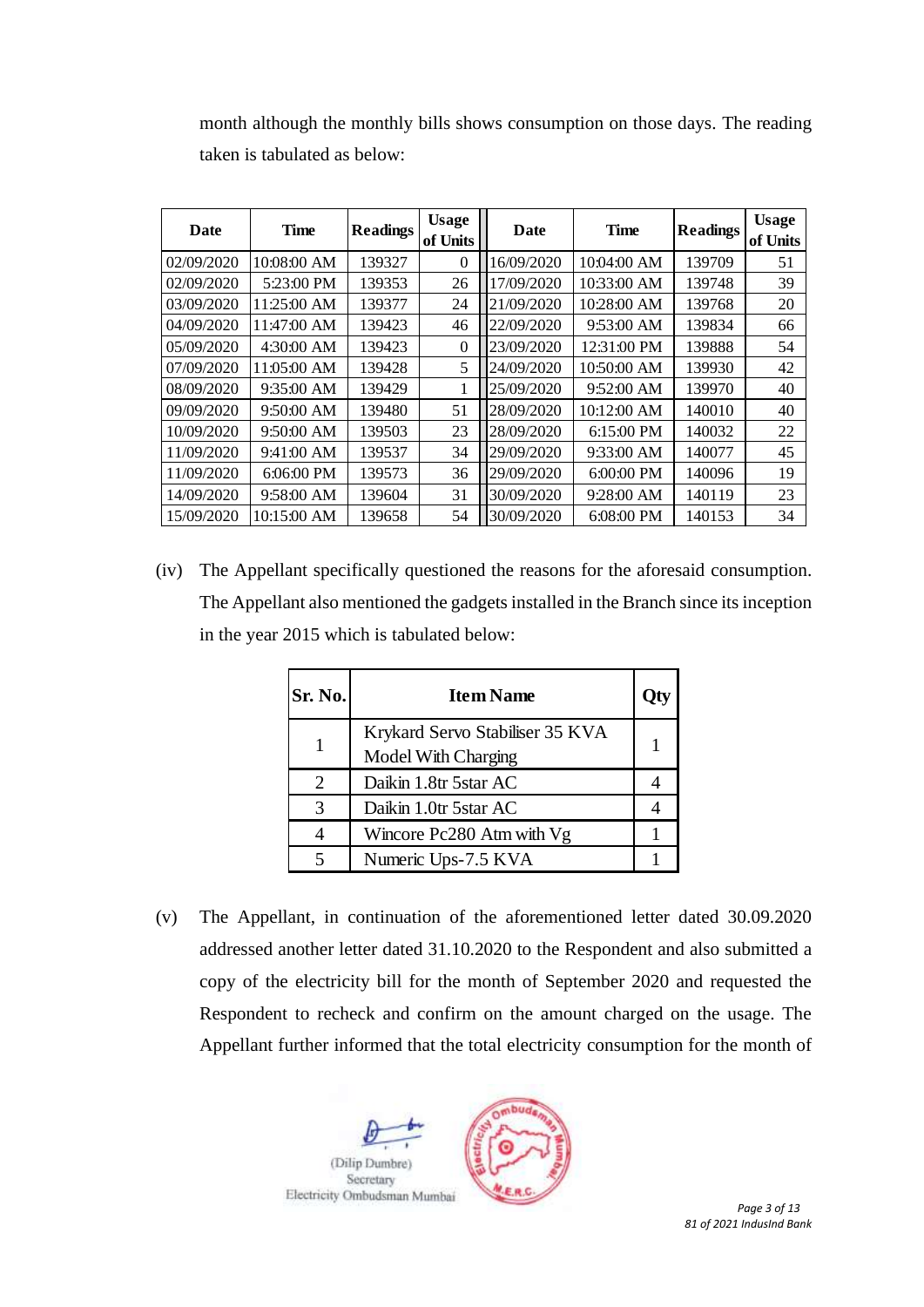September 2020 is only 915 units, and amount of bill is Rs.38,727.25 and hence, the Appellant questioned the electricity consumption of units being shown in excess for the month of May 2020 to August 2020 in spite of the fact that all the equipment during the above stated period of May 2020 to August 2020 and the month of September 2020 remains the same.

- (vi) The Respondent, in spite of multiple letters addressed to it, neglected, and did not respond to a single letter of the Appellant. The Appellant, therefore, addressed another letter dated 26.11.2020 to the Respondent in continuation of its above stated letter dated 31.10.2020 and again requested to recheck and confirm on the amount charged in previous bills, although the bill for the month of September 2020 and October 2020 showed Rs. 38,727.25 and 26,856.20 respectively.
- (vii) The Appellant, after receipt of the reply dated 12.01.2021 from the Respondent partly paid an amount of Rs.8,13,390/-. under protest. The Respondent disconnected the electricity supply on 15.03.2021. It is pertinent to mention here that the Respondent is aware that the Appellant is providing banking services to its customers and in order to conclude the banking transaction online, the electricity supply is necessity. Due to sudden disconnection of power supply, the Appellant suffered with huge monitory loss and entitled for the monitory compensation from the Respondent.
- (viii) The Appellant therefore filed its grievance before the Forum on 17.03.2021 (Case No. 07/2021) requesting that the excess bill be revised on the basis of average consumption and the payment of Rs.8,13,390/- made under protest be adjusted in the revised bill.
- (ix) The Forum by its Interim Order dated 17.03.2021 directed to pay 50% of the disputed bill of January 2021 amounting to Rs.22,02,250/- which is for the period from May 2020 to December 2020. The 50% of the disputed amount is Rs.11,01,275/-. The Forum directed the Appellant to pay Rs.1 lakh within next three days along with reconnection charges and current bill. Thereafter, the Respondent to restore the supply immediately after payment of above charges. The balance amount of Rs.2 lakhs will be recovered within next two instalments along

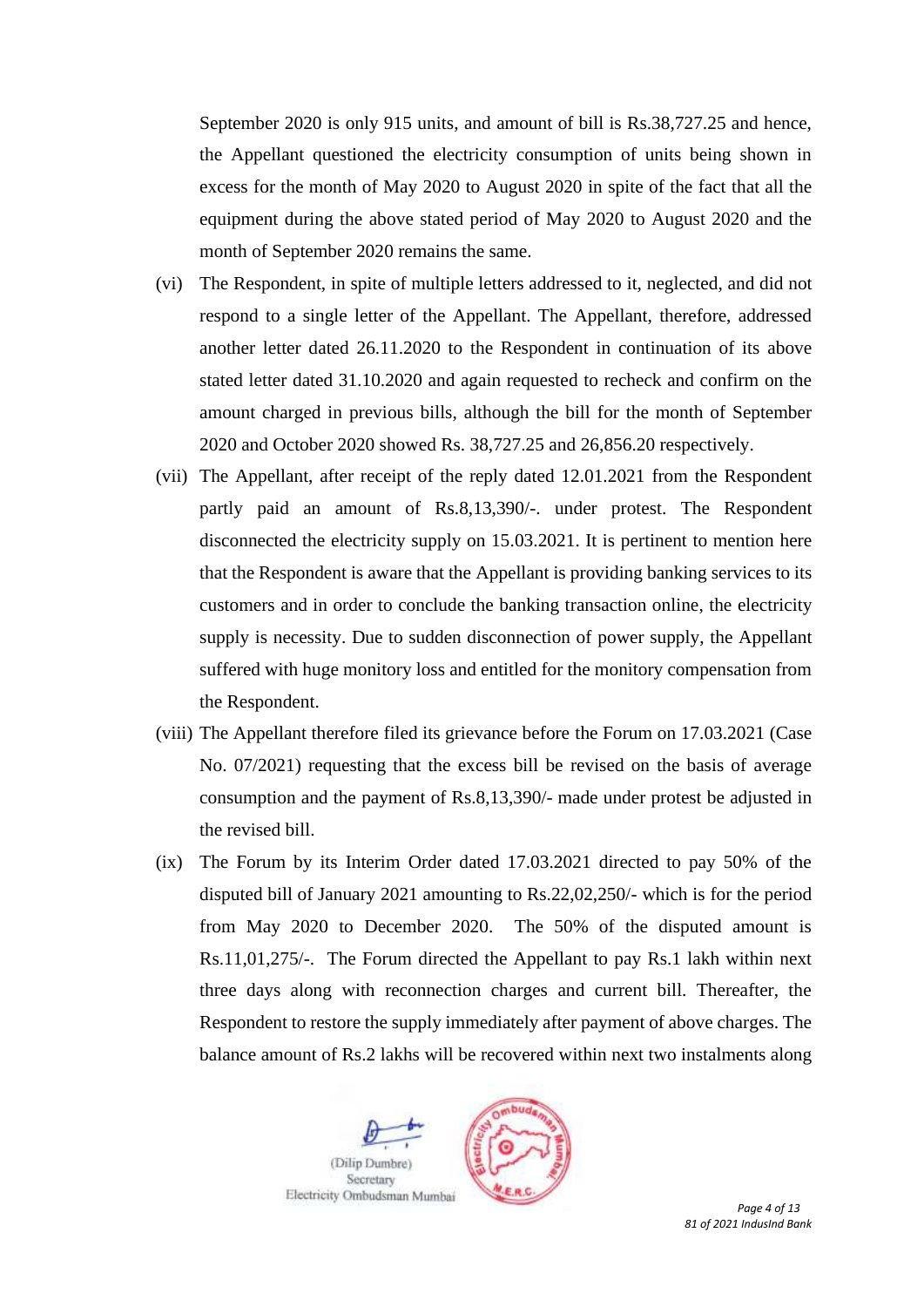with current bill. Accordingly, the Appellant made the payments, and Respondent reconnected the supply immediately.

- (x) The Appellant had paid testing charges of Rs.880/- on 17.08.2021 and accordingly, the Respondent conducted testing of the meter but refused to take internal inspection of the premises.
- (xi) The Forum, by its order dated 01.10.2021 has finally dismissed the grievance application.
- (xii) The Forum has passed a blanket order without assigning any reasons as follows:
	- ➢ The Forum failed to consider that the electricity bills for the month of June, July and August 2020 reflected consumption after closing of branch at 07:30 P.M.
	- $\triangleright$  The Forum failed to consider that the difference between the units consumed during the period from June 2020, July 2020, and August 2020 and during the previous years, i.e., 2017-18, 2018-19, 2019-2020 for the similar equipment is five times higher.
	- ➢ The Forum failed to consider that the increase in the electricity bill is continuous after installation of new electric meter.
	- ➢ The Forum ought to have considered that even if it is accepted that the reading of the new installed meter and data reflected in CPL only in the month of May 2020, the same ought not to have been reflected in a similar manner in the electricity bills for the period thereafter.
	- ➢ The Forum ought to have considered that the act of the Respondent to disconnect the electricity without prior notice to the Appellant is unlawful.
	- ➢ The Forum failed to appreciate that the Appellant is a bank and providing day to day banking services to its customers and hence failed to appreciate that without giving any prior notice for disconnection of the power supply to which its customers failed to conclude day to day banking transactions with the Bank.
	- ➢ The Forum further failed to consider the huge monitory loss caused due to sudden disconnection of electricity supply to the Appellant.

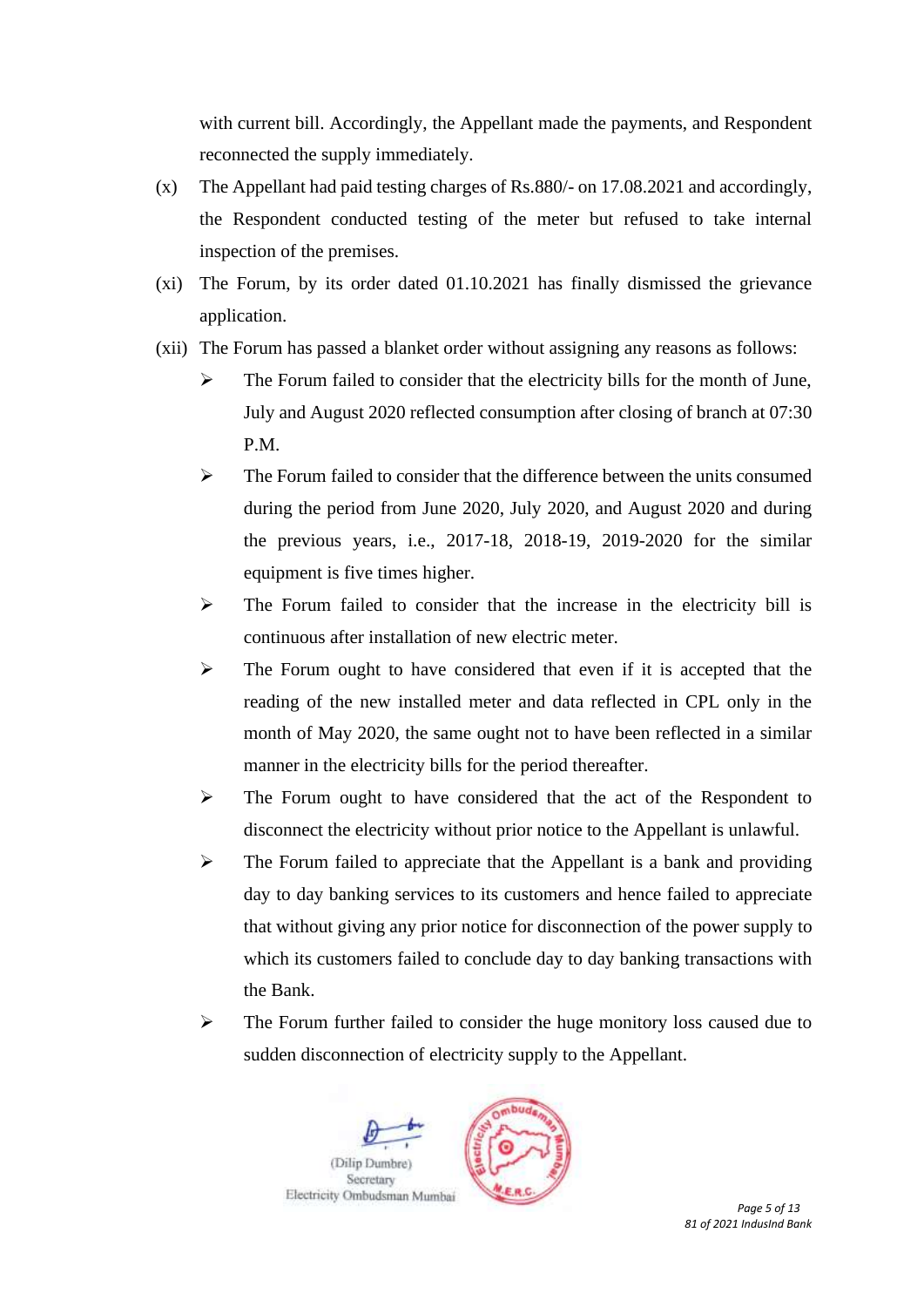- $\triangleright$  The Forum ought to have considered that if a bonafide dispute is raised and deposit under protest is made, the supply of electricity is very much necessary for the day to day functioning of the bank.
- ➢ The Forum failed to consider that the Respondent has issued bills as per average reading for more than twice and erratic readings are given continuously thereafter. The said readings are recorded without actually reading the meters.
- $\triangleright$  The Forum ought to have considered that the reading of new installed meter and data reflected in CPL only in the month of May 2020 after five months cannot be considered as reliable.
- ➢ The Forum failed to consider that the replacement of meter and readings from the meter after expiry of considerable time for billing purpose does not adhere to parameters.
- ➢ The Forum failed to consider that the replacement of meter and readings from the meter after expiry of considerable time for billing purpose is not within the stipulated norms.
- ➢ The Forum failed to consider that the new installed meter was not sent to statutorily empowered Electrical Inspector, to decide whether the meter is faulty.
- ➢ The Forum ought to have considered that the Respondent did not provide reason for delay in disclosing that the new installed meter reading and data reflected in CPL only in the month of May 2020.
- (xiii) The Appellants therefore prays that revised electricity bill be issued to the Appellant after adjusting the payment made under protest.
- (xiv) The Appellant shall claim appropriate compensation for losses to be incurred due to sudden disconnection of services thereby affecting services of the Appellant to its customers.
- 4. The Respondent vide its letter dated 09.12.2021 has stated as below in brief: -

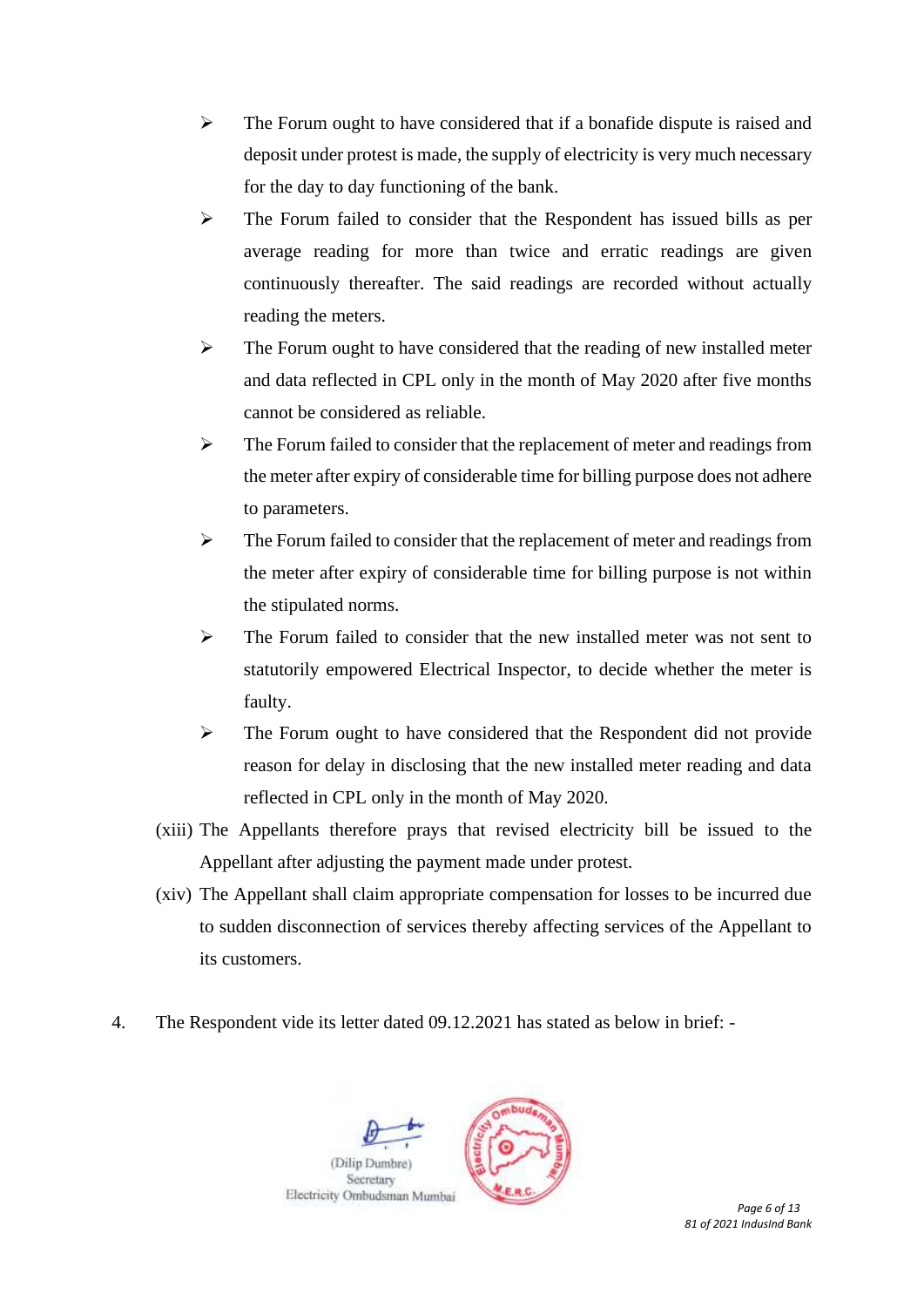- (i) The Appellant is a three phase Commercial Consumer (No.176024963374) from 04.09.2015 having SL of 30 KW and CD of 30 KVA at Shop No. G1, G15 & G16, Gat No.1209, Chakan Sai Corporate, Tal. Khed, Dist. Pune. The premises having the said connection are given to Induslnd Bank Ltd. on rental basis. The Appellant is a scheduled commercial bank.
- (ii) The old meter No.00358986 of HPL Make, (Reading 91488.9 kWh) of the Appellant was replaced by new meter No. X 1149448 of Secure Make, (Initial Reading 0 kWh) in the month of December 2019 during Mass Meter Replacement Drive for AMR Compatibility as per directions of Head Office.
- (iii) There was delay in feeding of meter replacement data in the System due to bulk replacement of meters drive. The meter replacement was reflected in the System on 27.4.2020.
- (iv) The Appellant was billed on average basis with 500 units per month from December 2019 to February 2020. Further, it was billed 215 and 0 unit/s in March and April 2020 respectively. Then was billed for accumulated units 99686 (99686- 0) for Rs.14,44,465/- in May 2020.
- (v) The Appellant filed its complaint of excess billing in August 2020. The Respondent has revised the bill as per actual readings and credit of average bills were given.
- (vi) The Appellant has requested to test the new meter. The Appellant paid the testing charges of Rs. 880/- on 17.08.2021. The meter was tested and found in order.
- (vii) The Appellant requested the Assistant Engineer of the Respondent to verify if there is any internal problem, however, it was difficult to check the internal issues and hence, was not checked.
- (viii) As per the inspection report, the connected load was found 26.68 KVA. The Respondent put on record the MRI data and billing history sheet. Hence, the Appellant was using nearly 26.68 KVA load up to August 2020 which was recorded in the meter. The Appellant again reduced its consumption from September 2020 considerably. There was no fault of the Respondent, and the Appellant is billed as per its actual consumption. Hence, there is no necessity of bill revision. The Appellant paid part amount time to time.

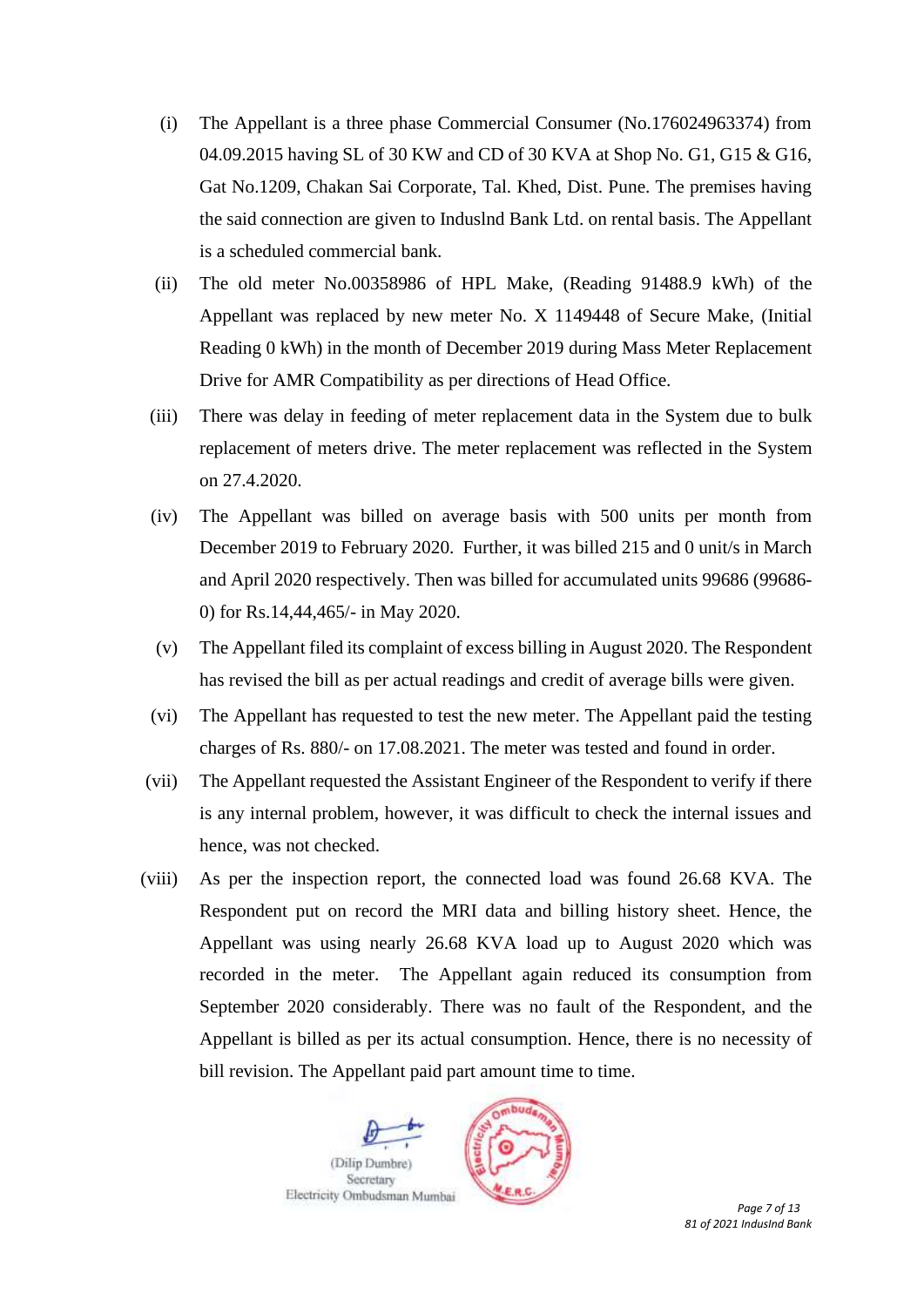- (ix) The Respondent issued disconnection notice towards outstanding dues. The supply of the Appellant was disconnected.
- (x) The Appellant filed grievance application with the Forum on 17.03.2021 and requested to restore the supply.
- (xi) The Forum, by its Interim Order, directed to pay 50% of the then disputed bill of Rs. 22,02,550/-. After payment of 50% outstanding amount as per direction of the Forum, the supply of the Appellant was reconnected on 24.03.2021.
- (xii) The Forum by its final order has rejected the grievance rightly, hence the present Representation be rejected.

5. The physical hearing was held at the Forum's Office at Pune on 16.12.2021. The Appellant informed that the Respondent replaced the meter on 17.10.2019, intimation of which was not given to it. It received a huge bill of Rs.16,65,910/- for 99686 units in the month of May 2020. However, since the Respondent had disconnected the electricity supply, the Appellant approached the Forum on 17.03.2021 for restoration of supply. The Forum, by its Interim order dated 22.03.2021 has directed the Appellant to pay 50% i.e., Rs.11,01,275/ against the outstanding bill of Rs.22,02,550/-, and accordingly, the same was paid under protest. Thus, by April 2021, the Appellant, in total, has paid Rs.12,18,147/-. The Appellant has also submitted that it has total 4 to 5 banking staff working at the premises. Total 9 ACs are installed, out of which 2 ACs are for server room and out of balance 7 ACs, only 4 ACs are run. The Branch is closed on 2<sup>nd</sup> and 4<sup>th</sup> Saturday of each month and each Sunday of the month. It never received such a huge bill prior to meter replacement. The Respondent did not inform about the meter replacement, nor did it explain the reasons for issue of such a huge bill. The Appellant also argued that when the new meter was installed, the Respondent did not show them the initial reading on this meter, therefore, it has doubt whether initial kWh reading was really 01 or not. The Appellant during the hearing argued that it is not interested in litigation. It has already paid Rs.11,01,275/- as per the Order of the Forum, and its only request is to settle the case by not demanding the balance amount of Rs.11,00,000/-. However, the Respondent did not come forward to settle the issue this way.

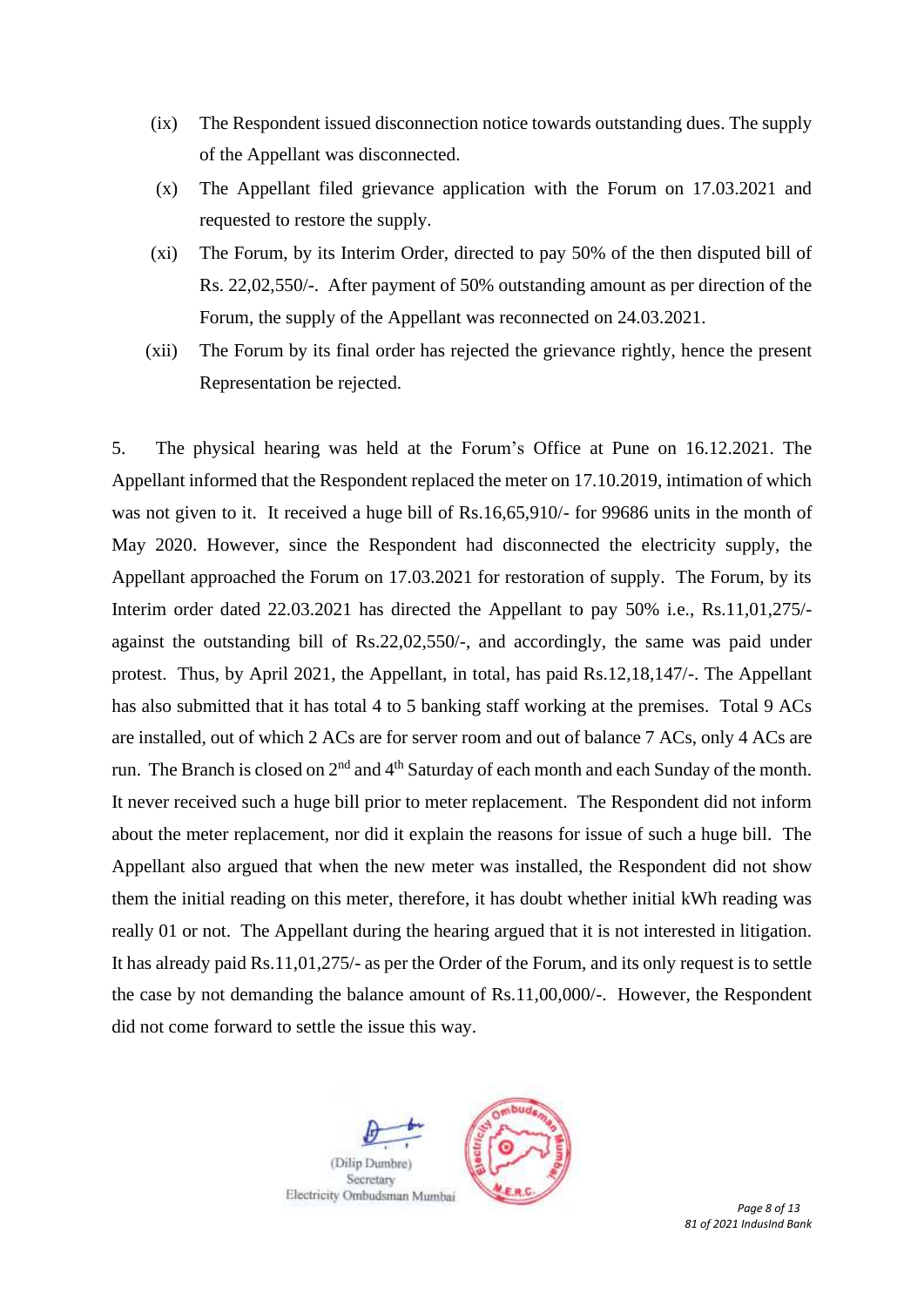6. The Respondent contended that as new meter for AMR compatibility was to be installed, the old meter was replaced on 17.10.2019. However, updating meter replacement data in the billing system was delayed by few months. This resulted in average billing for about 8 months. The new meter installed was having initial kWh reading as 01. The Appellant is billed for 99686 units in the month of May 2020 with 17 KVA MD. The Respondent, however, informed that when it disconnected the stabiliser and capacitor at the premises, the meter started functioning properly, and consumption recorded was also comparatively less. The meter was tested with Accucheck on the spot as per the complaint of the Appellant. It was found in order, and hence did not test it in its testing laboratory. The data submitted by the Respondent shows that it has recorded highest 29.34 KVA MD demand on 27.12.2019.

#### **Analysis and Ruling**

7. Heard the parties and perused the documents on record. It is seen that the Appellant was regular in payment of electricity bills, and therefore, it was in utter shock to receive an electricity bill for 99686 units of Rs.16,65,910/- for the month of May 2020 and hence, it requested to revise the excess bill. It also took objection on the Respondent's action to replace the electric meter (Secure make X 1149448) on 17.10.2019 without giving any prior information to it. The Appellant also pointed out that the average monthly consumption from September 2018 to August 2019, prior to the replacement of meter, was in the range of 1791 units. However, after the installation of the impugned meter (Secure make X 1149448), the consumption from 17.10.2019 to end of May 2020 is shown as 99686 units. Then the meter recorded consumption of 14543, 15421, and 9606 units for the month of June, July, and August 2020 respectively which comes to 39570 (14543+15421+9606) units. Thus, for 11 months i.e., from October 2019 to August 2020, the meter has recorded total consumption of (99686 + 39570) 139256 units averaging out to 12660 units per month which is almost 7 folds of 1791 units, the previous average. This is without any additional load being installed. This period covers all seasons.



*81 of 2021 IndusInd Bank*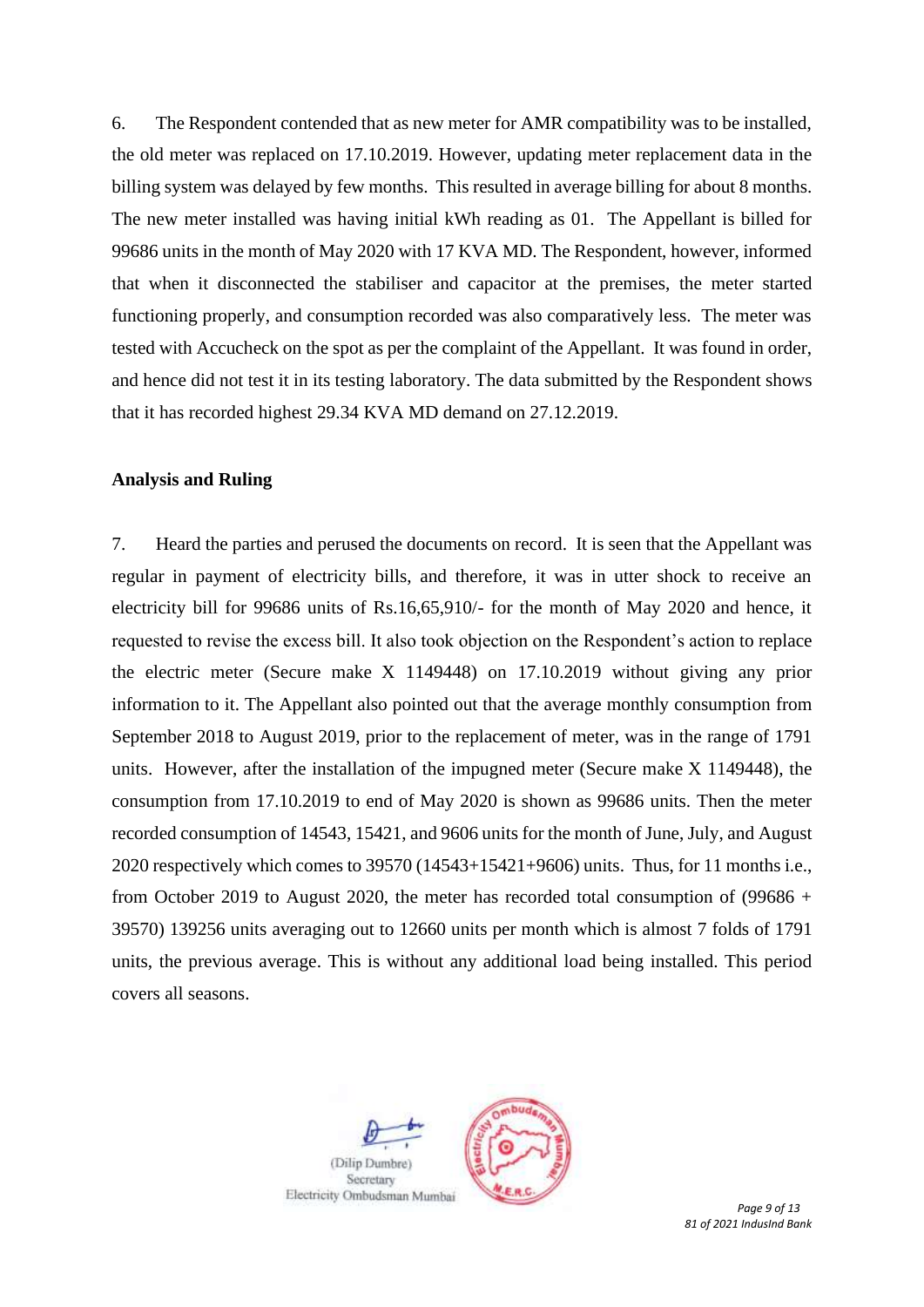8. During the hearing, the Respondent was directed to send the meter to the Manufacturer as the same was within guarantee period. The Interim Order to that effect was issued on 17.12.2021. The directions in the said Order are as follows:

- *(a) The Respondent is directed to remove the existing meter in presence of the Appellant and send it to the Manufacturer along with the MRI data and relevant history, post and prior to meter replacement, with usage of load at the premises.*
- *(b) The Respondent is also directed to inform the manufacturer about the date of meter installed and the final reading taken by it which resulted in issue of huge billing to the Appellant.*
- *(c) The meter to be sealed in presence of the Appellant, and to be dispatched to the Manufacturer with a request to send its analysis within one month. Respondent and the Appellant to act accordingly.*
- *(d) Respondent not to collect any charges from the Appellant towards this entire exercise.*
- *(e) The Respondent is directed not to disconnect the Appellant till final disposal of the instant Representation.*
- *(f) The Appellant to continue to pay the current bill.*

Pursuant to these directives, the Respondent sent the meter to the Manufacturer for testing and its opinion. The Manufacturer, in its email communication dated 18.02.2022, to the Respondent, stated that the meter is tested on 12.02.2022, and its errors are in permissible limit with the further remark, that *"During Meter Testing at our end, Accuracy of Meter found within limit".* 

9. Since the meter is found in order on testing by the Manufacturer, there is no reason to cast any doubt on the working of the meter. The Respondent's responsibility is up to outgoing points of the meter and from thereon, the responsibility of installation per se is of the consumer. The meter has shown the consumption, may be high, but it is as a result of power drawn by the installation of the consumer. It inter alia means that the Appellant has consumed the energy from the system for its installation. A snapshot of few instances showing the consumption pattern from November 2019 to June 2020 is shown in the following table.

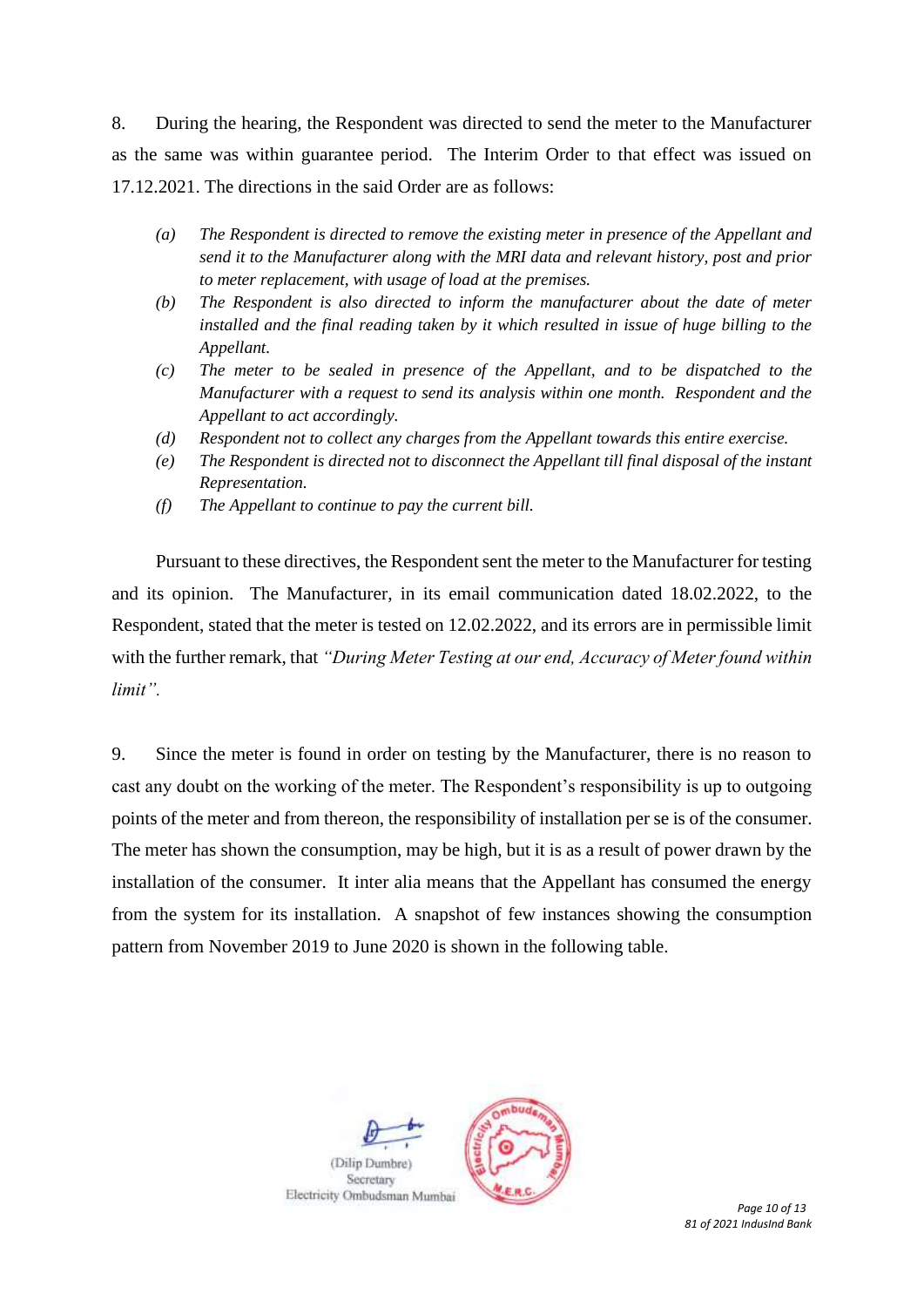| Meter No. X 1149448 of Secure Make installed on 17.10.2019 |                |                                              |                                    |                 |                 |                                                           |  |
|------------------------------------------------------------|----------------|----------------------------------------------|------------------------------------|-----------------|-----------------|-----------------------------------------------------------|--|
|                                                            |                | Data as per MDAS System of the<br>Respondent |                                    |                 |                 | Differential<br><b>Consumption for</b>                    |  |
| <b>Few</b><br><b>Samples</b>                               | Months         | <b>KW</b>                                    | kWh<br><b>reading</b><br>(rounded) | kVA<br>recorded | kVAh<br>reading | the period<br>between two<br>(rounded) dates as per Col.2 |  |
| 1                                                          | $\overline{c}$ | 3                                            | 4                                  | 5               | 6               | $\overline{7}$                                            |  |
|                                                            | 01.11.2019     | 26.18                                        | 7756                               | 26.2            | 7757            |                                                           |  |
| Samples                                                    | 05.11.2019     | 25.78                                        | 10405                              | 25.78           | 10406           | 2649                                                      |  |
| of Nov                                                     | 07.11.2019     | 25.78                                        | 11084                              | 25.78           | 11085           | 679                                                       |  |
| 2019                                                       | 09.11.2019     | 25.78                                        | 12348                              | 25.78           | 12349           | 1264                                                      |  |
|                                                            | 10.11.2019     | 25.78                                        | 12756                              | 25.78           | 12757           | 408                                                       |  |
|                                                            | 01.12.2019     | 25.78                                        | 23514                              | 25.78           | 23515           | 10758                                                     |  |
| Samples                                                    | 04.12.2019     | 24.88                                        | 24778                              | 24.9            | 24779           | 1264                                                      |  |
| of Dec                                                     | 26.12.2019     | 29.36                                        | 34769                              | 29.34           | 34770           | 9991                                                      |  |
| 2019                                                       | 29.12.2019     | 29.36                                        | 36186                              | 29.34           | 36187           | 1417                                                      |  |
|                                                            | 31.12.2019     | 29.36                                        | 37628                              | 29.34           | 37629           | 1442                                                      |  |
| Samples                                                    | 01.01.2020     | 29.36                                        | 37845                              | 29.34           | 37846           | 217                                                       |  |
| of Jan                                                     | 02.01.2020     | 25                                           | 38791                              | 25              | 38792           | 946                                                       |  |
| 2020                                                       | 30.01.2020     | 26.3                                         | 50699                              | 26.3            | 50700           | 11908                                                     |  |
| Samples                                                    | 01.02.2020     | 26.3                                         | 51503                              | 26.3            | 51504           | 804                                                       |  |
| of Feb                                                     | 05.02.2020     | 25.6                                         | 53850                              | 25.6            | 53851           | 2347                                                      |  |
| 2020                                                       | 23.02.2020     | 26.16                                        | 63784                              | 26.16           | 63785           | 9934                                                      |  |
|                                                            | 25.02.2020     | 27.36                                        | 64965                              | 27.36           | 64966           | 1181                                                      |  |
| Samples                                                    | 01.03.2020     | 27.36                                        | 67721                              | 27.36           | 67722           | 2756                                                      |  |
| of Mar                                                     | 07.03.2020     | 25.9                                         | 71100                              | 25.9            | 71101           | 3379                                                      |  |
| 2020                                                       | 25.03.2020     | 26.28                                        | 81383                              | 26.28           | 81384           | 10283                                                     |  |
|                                                            | 29.03.2020     | 26.28                                        | 83383                              | 26.28           | 83384           | 2000                                                      |  |
| <b>Samples</b>                                             | 01.04.2020     | 26.28                                        | 84387                              | 26.28           | 84388           | 1004                                                      |  |
| of Apr                                                     | 05.04.2020     | 25.26                                        | 85712                              | 25.26           | 85713           | 1325                                                      |  |
| 2020                                                       | 25.04.2020     | 25.4                                         | 89239                              | 25.4            | 89240           | 3527                                                      |  |
| Samples                                                    | 01.05.2020     | 25.4                                         | 89239                              | 25.4            | 89240           | $\mathbf{0}$                                              |  |
| of May                                                     | 24.05.2020     | 26.1                                         | 95536                              | 26.1            | 95537           | 6297                                                      |  |
| 2020                                                       | 28.05.2020     | 26.1                                         | 97691                              | 26.1            | 97692           | 2155                                                      |  |
| Samples                                                    | 01.06.2020     | 26.1                                         | 99686                              | 26.1            | 99687           | 1995                                                      |  |
| of June                                                    | 04.06.2020     | 25.44                                        | 100306                             | 25.46           | 100307          | 620                                                       |  |
| 2020                                                       | 06.06.2020     | 25.44                                        | 101289                             | 25.46           | 101290          | 983                                                       |  |

From the above table, it is seen that the consumption recorded and shown in Column No.7 is the difference between two successive dates shown in Column No.2. For sample purpose, let us take the example of

| $\geq 05.11.2019$ to 07.11.2019 consumption is           | 679 units  |
|----------------------------------------------------------|------------|
| $\geq 04.12.2019$ to 26.12.2019 consumption is           | 9991 units |
| $\geq 01.01.2020$ to 02.01.2020 consumption is           | 946 units  |
| $\geq 23.02.2020$ to 25.02.2020 consumption is           | 1181 units |
| $\geq 25.03.2020$ to 29.03.2020 consumption is           | 2000 units |
| $\triangleright$ 01.04.2020 to 05.04.2020 consumption is | 1325 units |
|                                                          |            |

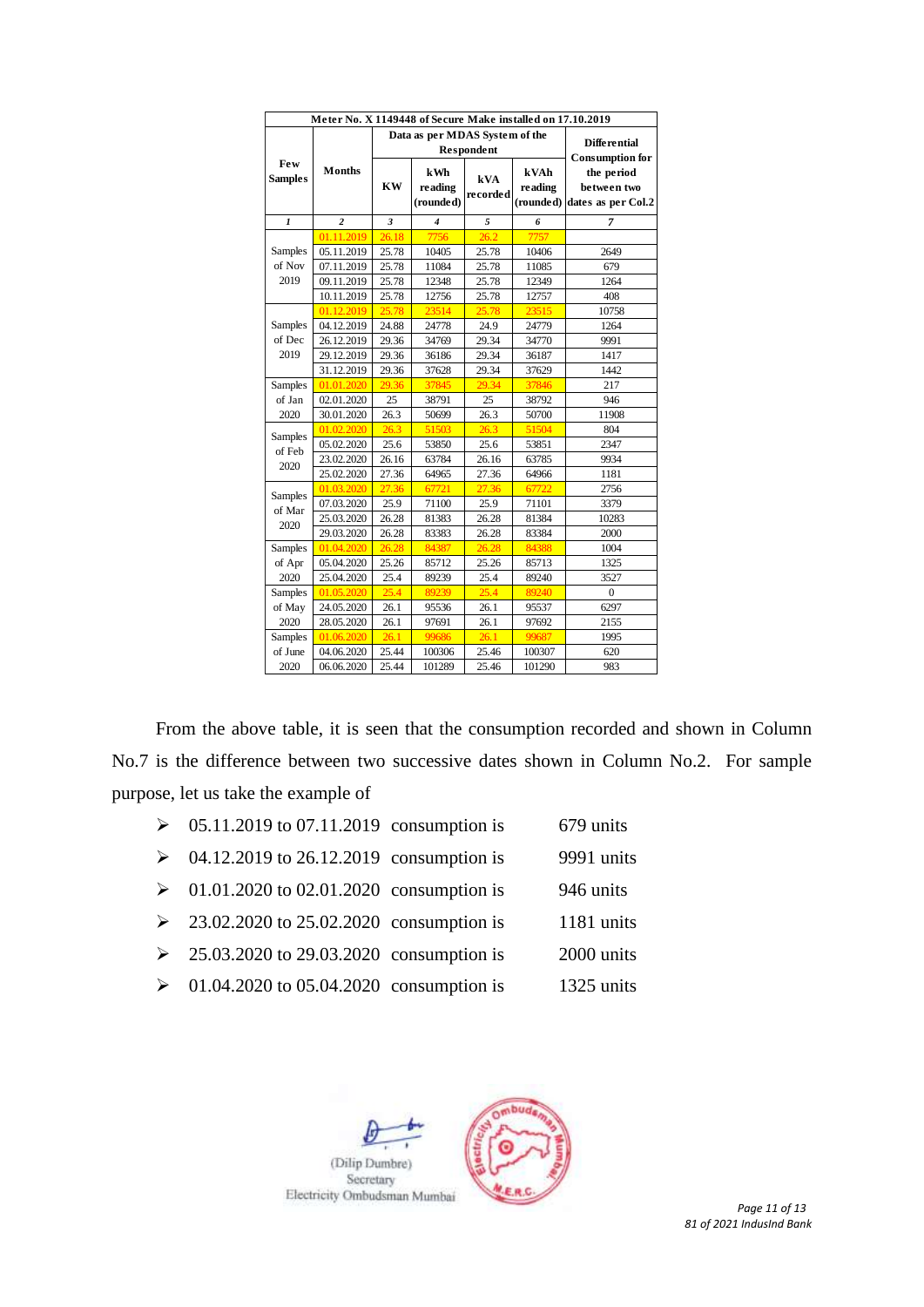Some of the days in the above sample may be a holiday for the Bank. This clearly establishes that there was something somewhere wrong in the installation. Inter alia, it means some gadgets of the Appellant may not be working properly and consuming more energy. The Respondent cannot be held responsible for it. It has been brought on record by the Respondent that the Appellant requested the Inspecting Officer of the Respondent to check the installation about its healthiness which it rightly refused. This has been observed by the Forum also in its order. The Respondent does not have any locus standi with respect to checking the healthiness of various electrical gadgets of the Appellant. To keep the installation in order is the duty of the Appellant. For example, if an air conditioner is electrically healthy, it may draw a standard designed power and if the same becomes electrically faulty, it may draw power more than the designed one. Therefore, the responsibility cannot lie with the Respondent. This is more so important, particularly, when the meter is declared healthy by the Manufacturer when sent for testing.

10. In this case, it is important to pen down that the Respondent, on its part, has miserably failed to upload the data of the meter into its system which has culminated into this litigation. Therefore, the Forum is right in ordering an investigation into the entire episode and fixing the responsibility on the concerned official. It will not be out of place to mention here that the Respondent could have taken physical readings of the meter on monthly basis and should have been billed instead of putting some arbitrary number such as 500 units per month, notwithstanding whether it is getting uploaded or not. When the Respondent could bill the Appellant for 500 units, it could have easily billed for actual consumption worked out from the physical reading. Therefore, the Forum is right in ordering investigation into the state of affairs of the Respondent's concerned office.

11. In view of the above discussion, I do not find any reason to interfere with the order of the Forum. However, I direct the Respondent,

- a) To withdraw DPC and Interest levied, if any, for the disputed bill.
- b) To grant suitable equal instalments for the balance amount, not more than five, if the Appellant so desires and that too, without DPC and Interest.